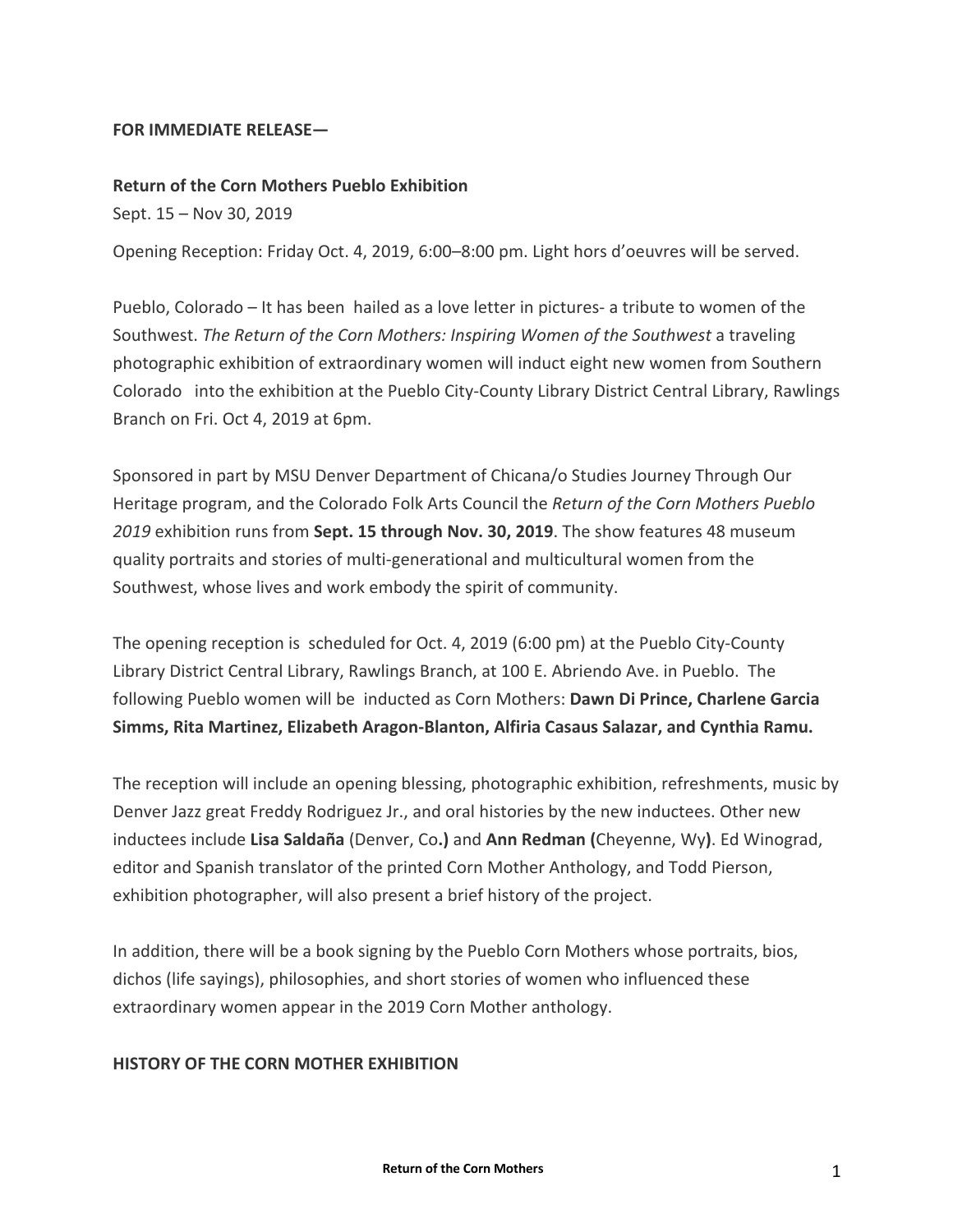The exhibition, and the anthology that goes with it, are based on the Pueblo myth of the Corn Mother, who represents growth, life, creativity, and the feminine aspects of the world. Todd Pierson, master photojournalist, has trekked for over a decade capturing the images of presentday Corn Mothers who have made significant contributions to their communities in the Southwest. This nationally recognized exhibit has traveled extensively to over a dozen universities and museums throughout Arizona, Colorado, New Mexico, and Wyoming in the past decade.

The exhibition began in 2007, partly funded by a Rocky Mountain Women's Institute project grant. It originally included portraits and stories of eight women who were considered Corn Mothers in the Southwest. Motivated by the concern that as the region's populations grew, the history and stories of significant women who formed the foundation of their communities would be forgotten, the exhibition expanded to 29 women after receiving a 2009 Colorado Endowment for the Humanities grant. In 2016, six new women from the San Luis Valley were inducted for the Adams State University exhibition. With the 2019 induction that includes six Pueblo, Co. women, the exhibition now boasts an impressive 48 astounding portraits, as well as a full-color printed anthology that includes the women's pictures, biographies, philosophies, and life sayings, as well as a story by each honoree about her own Corn Mother (a woman who influenced and mentored her).

**Pueblo, Colorado Connection-**The exhibition made a brief visit to El Pueblo History Museum from August 2016 to January 2017 as part of the Salt Creek Memory project. At the time, there were plans to eventually add women from the Pueblo area to the project. After a two-year planning process, in the fall of 2018 the Pueblo community was invited to nominate women from Pueblo who had made significant contributions to the community and embodied the Corn Mother spirit. Enough funds were raised to add six women from Pueblo to the existing exhibition and to design and print a new anthology.

The expanded exhibition will be on display at Rawlings Branch Library from Sept. 15 until Nov. 30, 2019, with the opening reception on Oct. 4, 2019. The library's free and public Dia de Los Muertos celebration in early November. will feature altars and art exhibitions by some of the Pueblo Corn Mothers. Tentative events that feature storytelling by the Pueblo Corn Mothers to highlight the extraordinary legacy that women from Pueblo have left to future generations will be announced.